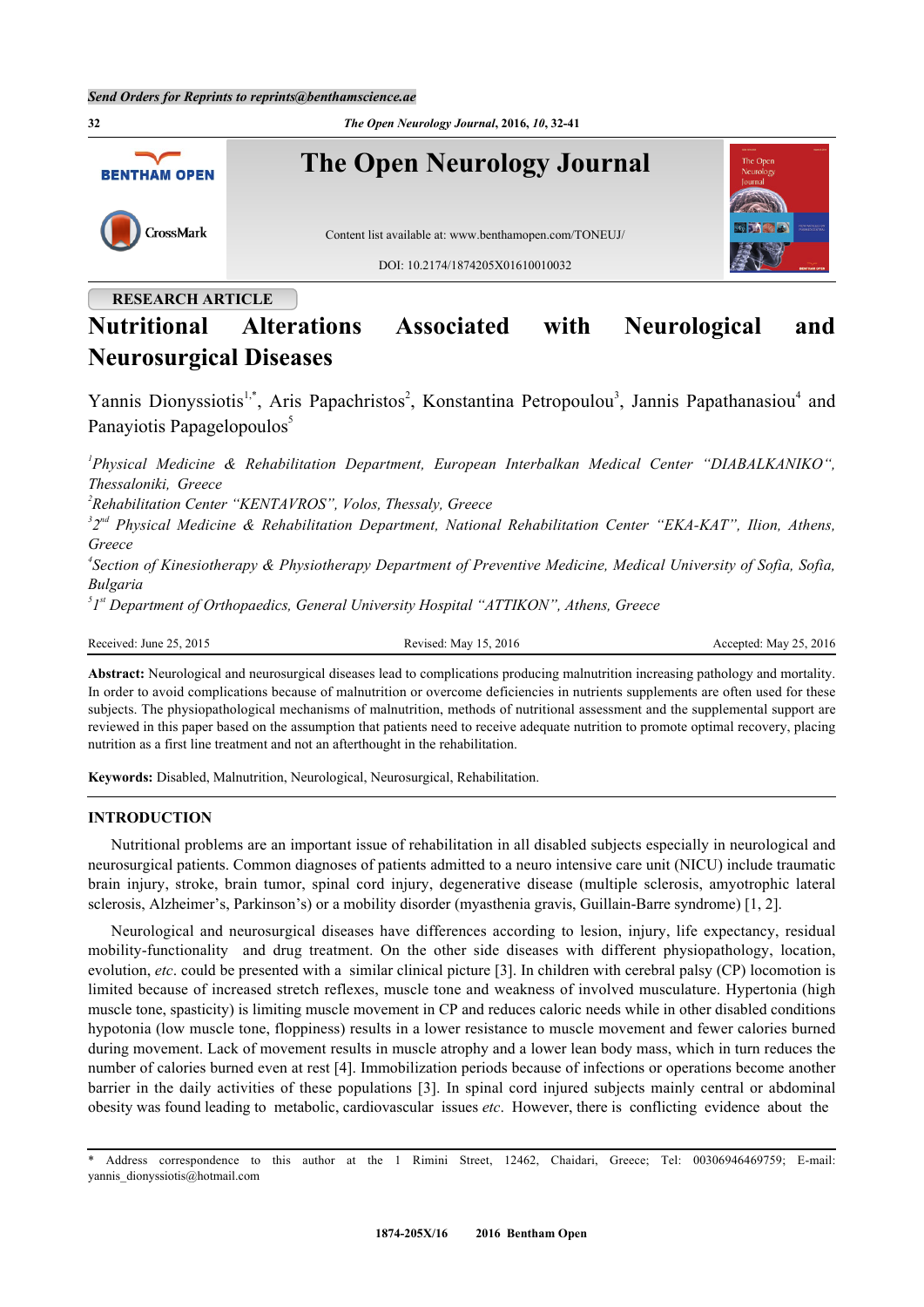contribution of visceral and subcutaneous adipose tissue to different metabolic disorders after SCI. Reduced physical activity in MS because of functional disability need to be accompanied by a reduction in energy intake otherwise body fat will increase. Mobility is also limited by factors such as depression and fatigue. Nevertheless, MS would likely have a much greater effect on physical activity than on energy intake. No significant relation between the level of physical activity, and the level of disability in individuals with MS was found [[5\]](#page-6-4). In clinical practice and according to these patients no single parameter can continually assess the nutritional status or provide the effect of diet in preventing and treating complications [[6\]](#page-6-5). For an initial assessment of nutritional status serial measurements to assess trends over time and then monitor the response to a dietary intervention may be useful.

Dysphagia is an important complication in many disabled conditions, found in up to 67% of patients with a stroke [\[7](#page-6-6)]. During hospitalization adequate intake of nutrients is intercepted by many factors, and may be caused by anorexia, early satiety, dysgeusia, smelling problems, immobility, depression, and swallowing disorder *i.e.* dysphagia or silent aspiration, (caused by a cervical spine stabilization vest like Halo type or other restrictive devices, *i.e.* a tracheotomy tube, and injuries or nerve palsies and requires parenteral or enteral support, as soon as possible to prevent pressure ulcers).

This paper presents methods of nutritional assessment and describes the physiopathological mechanisms of malnutrition and the nutritional support which can be used in neurological and neurosurgical subjects.

# **A COMPREHENSIVE NUTRITIONAL ASSESSMENT OF A NEURO-DISABLED SUBJECT**

### **Equations for Calculation of Metabolic Needs**

A group of equations are presented in the current paper. Among these are Mifflin-St Jeor equation [[8\]](#page-6-7), the Harris-Benedict equation [[9\]](#page-6-8), the American College of Chest Physicians (ACCP) recommendation based on kcal/kg body weight [\[10](#page-6-9)], the Faisy equation [\[11\]](#page-6-10), the Ireton-Jones equations [[12](#page-6-11), [13](#page-6-12)] and the Penn State equations [\[14,](#page-6-13) [15\]](#page-6-14). The Harris-Benedict is calculated by sex with the following formula: Men: Resting Metabolic Rate (RMR) (kcal/d) =  $67 +$ Body Weight x 13.75+ Height x 5 – Age x 6.8 [[15\]](#page-6-14); Women: RMR (kcal/d) =  $655 +$  Body Weight x 9.6 + Height x 1.85 – Age x 4.7 [[16\]](#page-6-15). The ACCP equation was designed for critically ill patients, so no multiplier was applied. The ACCP equation is often used with modified body weights, so the equation is used with ideal body weight and actual body weight in the underweight patients and actual, ideal, and calculated metabolically active body weight (MAW) in the morbidly obese patients [\[10\]](#page-6-9). The Hamwi rule of thumb is used for ideal body weight calculation and MAW is calculated as 25% of excess weight (actual weight − ideal weight) added to the ideal body weight [[17\]](#page-6-16). The Ireton-Jones equations include one specifically for obese patients and one for general critical care populations: Obesity: RMR  $(kcal/d) = Wt x 9 + \text{Gender } x 606 - \text{Age } x 12 + 1844 [18]$  $(kcal/d) = Wt x 9 + \text{Gender } x 606 - \text{Age } x 12 + 1844 [18]$ ; non-obese: RMR  $(kcal/d) = Wt x 5 - \text{Age } x 10 + \text{Gender } x$  $281 +$  Trauma x  $292 + 1925$  (for gender: male=1, female=0) [[19\]](#page-6-18).

Two versions of the Penn State equation have been validated[[12](#page-6-11), [13\]](#page-6-12). The standard equation was used in all underweight patients and all obese patients younger than 60 years. However, the standard equation has been found previously to be inaccurate in patients 60 years or older with a body mass index 30 kg/m2 or higher [[12](#page-6-11)]. Thus, a modified equation was developed and validated [\[13](#page-6-12)].

Standard equation: RMR (kcal/d) = Mifflin x  $0.96 + T$ max x  $167 + Ve$  x  $31 - 6212$  [[20\]](#page-6-19), Modified equation: RMR  $(kcal/d) =$  Mifflin x 0.71+ Tmax x 85 + Ve x 64 – 3085 [[21\]](#page-6-20), where Mifflin is the Mifflin-St Jeor equation calculated from actual body weight, height, age, and sex [\[8](#page-6-7)]; Tmax is maximum body temperature in degrees centigrade; and Ve is expired minute ventilation in L/min recorded from the mechanical ventilator at the time of the indirect calorimetry measurement. The Faisy equation is structured similarly to the Penn State equation, but it uses body weight and height instead of the Mifflin to account for body size and composition, as well as current body temperature instead of maximum body temperature [[11\]](#page-6-10): RMR (kcal/d): Wt x  $8 + Ht x 14 + Ve x 32 + Temp x 94 - 4834$  [[22\]](#page-7-0).

#### **Anthropometrics**

Anthropometric data such as body mass index (BMI), ideal body weight (IBW), triceps skin fold thickness and the middle arm circumference which are common tools for assessment of nutrition may not be valid for disabled subjects [\[3](#page-6-2)]. In chronic spinal cord injury (SCI) population BMI values were not significant *vs.* controls [\[23\]](#page-7-1). However, others demonstrated the usefulness of BMI as an indicator of obesity [\[24\]](#page-7-2) which puts BMI cut off values into the following question: do the cut-points for underweight, normal, overweight, and obese used in able-bodied populations apply to disabled subjects? [\[25](#page-7-3) - [27\]](#page-7-4). Nevertheless, BMI in patients with multiple sclerosis (MS) was found significantly lower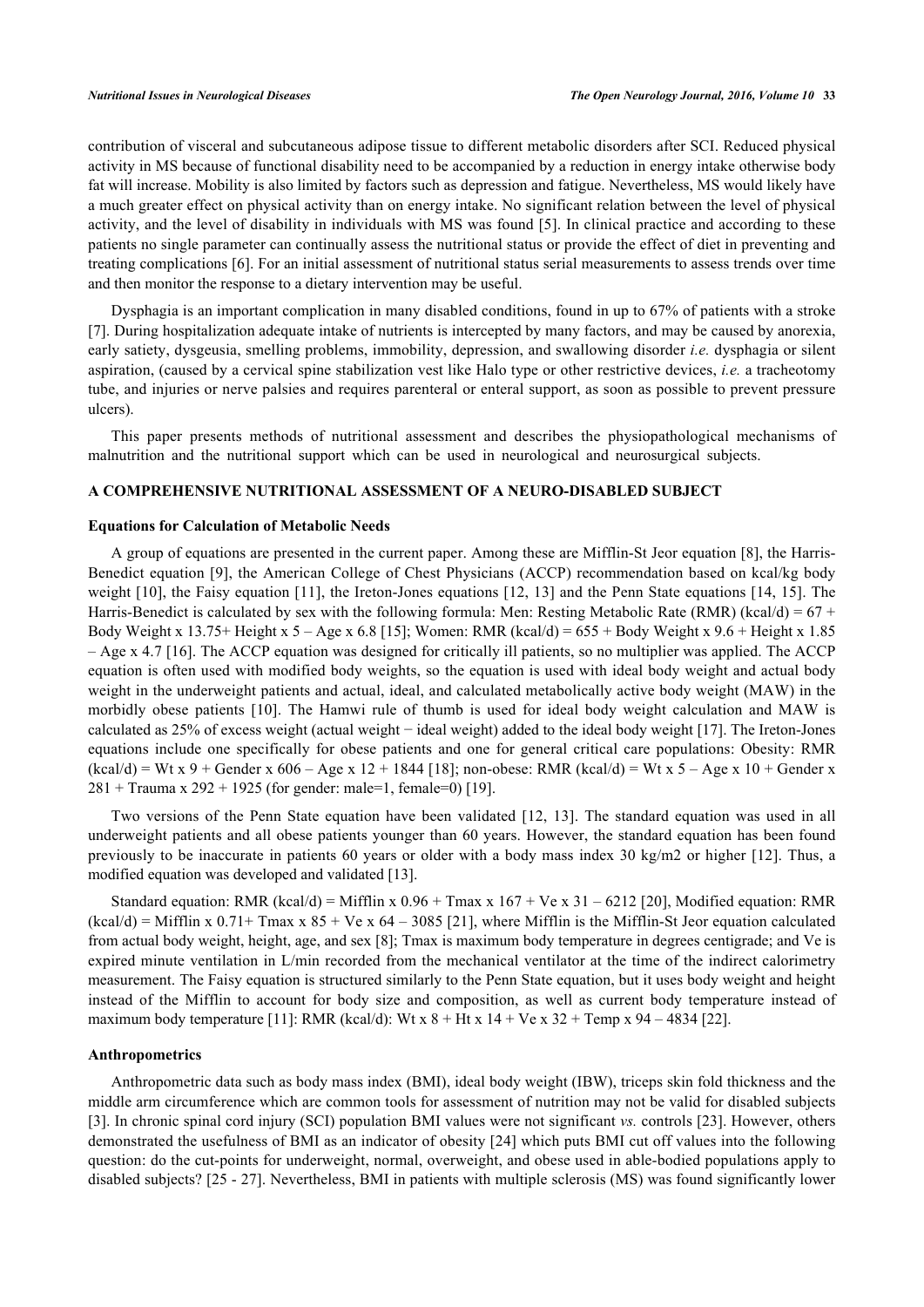compared to age comparable controls [[28\]](#page-7-5). Among children with cerebral palsy found that the triceps, midthigh, and calf skinfold thicknesses of the affected side were greater than those of the no affected side [\[29](#page-7-6)]. In disabled children techniques for measuring skinfolds are well established and standardised and equations are available for calculation of body fat from skin fold thickness although invalidated in this population; consequently, use of skinfold thickness should be used with discretion in the assessment of children with CP, who tend to have muscle wasting [\[30](#page-7-7) - [33](#page-7-8)].

### **Biochemical Measurements**

Specific proteins and other biochemical markers are indicators used for assessing nutritional status. Most important are albumin, transferrin, pre-albumin and physical measurements of nitrogen and creatinine/height index. These are extensively analyzed in a previous publication. Pre-albumin looks the most valued of them [[34\]](#page-7-9).

### **Dysphagia and Other Problems During Eating**

Assistance during meals may be needed if subjects are not in a position to feed by themselves, but using adaptive equipment they can become more independent [\[3](#page-6-2)]. Neurological diseases can cause sensory problems in the mouth or in the throat leading to dysphagia. Some neurological disorders can cause the weakening of certain muscles or muscle groups, making food stuck in the throat while other lead to reduced laryngeal closure, so that (silent) aspiration can result. The coordination of the swallowing process can be affected by certain neurological disorders that adversely affect the motor sequence of swallowing.

Sensory problems are frequent in stroke patients, but they often occur with other neurological disorders [[35](#page-7-10)]. Due to decreased pharyngeal sensitivity the coordination between swallowing and laryngeal closure is disrupted. The bolus passes into the throat, before the pharyngeal phase of swallowing is triggered. In general, these patients aspirate thin fluids [\[36](#page-7-11)]. Other neurological disabilities can cause motor problems (*i.e.* at the level of the pharyngeal and laryngeal muscles). Due to the general weakness chewing can be difficult, and the pharyngeal muscles may no longer be able to carry the bolus into the esophagus. In some patients, the lip closure due to facial paralysis is insufficient, or the bolus cannot be collected at the center of the tongue when the tongue muscles are paralyzed. The results are food residuals in the mouth[[35](#page-7-10), [37](#page-7-12)]. Swallowing requires motor planning and coordination. It is known that, some neurological conditions, such as stroke and dementia, affecting the motor sequence of swallowing. In these cases, apraxia of swallowing can occur: A patient transport food into the mouth, but seems to have forgotten what to do with it on. Problems in the coordination of swallowing can lead to a condition in which certain structures (pharyngeal constrictor muscle or upper esophageal sphincter) respond well to the motor swallowing, but not in the normal sequence [\[35](#page-7-10), [38](#page-7-13)].

Screening for swallowing difficulty is a key part of the clinical assessment of an acute patient. Swallow safety must be evaluated as soon as possible after admission by trained personnel (*i.e.* physician, speech therapist). Usually, small volumes of water are administered and a judgment is made about whether the patient coughs, has a change in voice quality, respiratory patterns, pooling of fluid within the oral cavity or leakage from the mouth. Clinical observation and detailed swallow assessment (including behaviour, function and cognition as it relates to swallowing and assessment with a broader range of food and fluids of varying texture and consistency) [\[39](#page-7-14)].

Videofluoroscopy (VF) is the 'gold' standard assessment for the detection of aspiration and its underlying pathophysiology. It is the only technique that can evaluate the efficacy of therapeutic interventions such as postural techniques and dietary modifications. However, it has some limitations that patients need to be able to sit up and follow detailed instructions and that specially-trained staff are required [\[39\]](#page-7-14). The sophisticated technique of fibreoptic endoscopic evaluation of swallowing (FEES) can be used for aspiration diagnosis. It involves the trans-nasal insertion of a fibreoptic nasendoscope to the level of the oropharynx/hypopharynx to evaluate laryngopharyngeal physiology, management of secretions and the ability to swallow food and fluids [\[40](#page-7-15)]. A number of studies have reported that FEES is a valid tool for detecting aspiration, penetration and pharyngeal residue when compared with videofluoroscopy [[41](#page-7-16) - [45\]](#page-8-0). FEES is not associated with radiation exposure, can be performed at the bedside, repeated whenever necessary, however, it requires the patient to be compliant and able to follow instructions [[39\]](#page-7-14).

<span id="page-2-0"></span>Neurodisabled subjects require an initial screening during admission to detect early malnourished patients who are at increased risk of developing malnutrition. Recently, the Dutch Health Care Inspectorate (HCI) has defined under nutrition as a main care problem in rehabilitation centres. Till now screening tools to detect a patient's nutritional status have been developed in many healthcare settings, but not in the rehabilitation setting. The Short Nutritional Assessment Questionnaire (SNAQ) is the recommended screening tool according to HCI for nutrition screening in rehabilitation centres [[46](#page-8-1) - [48](#page-8-2)] (Fig. **[1](#page-2-0)**).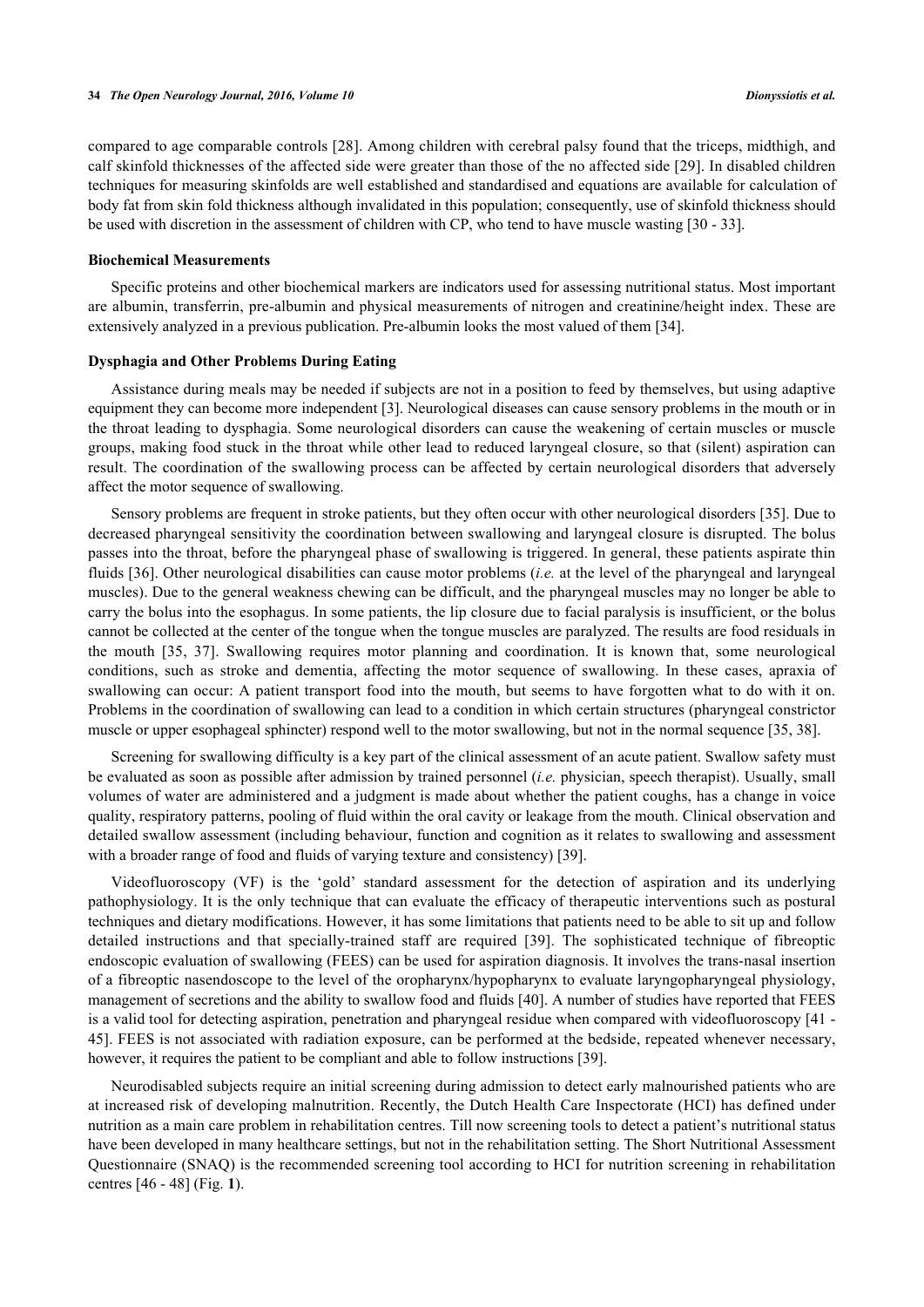

**Fig. (1).** The Short Nutritional Assessment Questionnaire (SNAQ). To get an insight into hospitalized patients nutritional status an easy-to-use screening tool is developed. Published with permission from: [http://www.fightmalnutrition.eu/fight-malnutrition/](http://www.fightmalnutrition.eu/fight-malnutrition/screening-tools/) [screening-tools/](http://www.fightmalnutrition.eu/fight-malnutrition/screening-tools/)

## **Monitoring**

Nutrition issues are responsibility of rehabilitation's healthcare professionals with relevant skills and training. Indications, route, risks, benefits and goals of nutrition support at regular intervals, time between reviews depending on the patient, care setting and duration of nutrition support all require extensive and specialized training. More information is included in NICE Clinical Guideline 32 Feb.2006 Nutrition Support in Adults: Oral Nutrition Support, Enteral Tube Feeding and Parenteral Nutrition[[49\]](#page-8-3) and the whole guideline can be downloaded from: [http://www.nice.org.uk/nicemedia/live/10978/29979/29979.pdf\)](http://www.nice.org.uk/nicemedia/live/10978/29979/29979.pdf)

# **PHYSIOPATHOLOGY OF MALNUTRITION**

Pathophysiological mechanisms of malnutrition in neurological and neurosurgical disabilities are multifactorial [[50](#page-8-4) - [57](#page-8-5)]. The metabolic changes in acute phase of the injury are presented in Fig. **([2](#page-3-0))**. Catabolism is further increased by coexistence of injuries from other systems, such as multiple organ trauma, soft tissue injuries, brain injury, spinal cord injury, maxillofacial injuries, fractures, *etc*.

<span id="page-3-0"></span>During aging with a disability, other complications are added in the physiopathological context of "malnourished disabled subjects": pneumonia, aspiration, skin ulcers and neurogenic bowel are frequent complications of disabled subjects. Increased risk for cardiovascular disease and cardiopulmonary disease because of extensive fat intake and limiting activities has to be taken in mind. Vitamin D deficiency due to a combination of low dietary vitamin D intake and avoiding sun exposure because of depression or sensitivity in drugs *i.e.* dantrolene [\[58](#page-8-6)]. The low intake of vitamin D, which is supplied by food either in vitamin D2 (ergocalciferol, activated ergosterol), found in yeast, or vitamin D3 (cholecalciferol), found in fish, can be bypassed through supplements [\[59\]](#page-8-7). Excessive excretion of potassium and abnormal hyponatremia; hypercalcemia, due to immobilization, particularly in young men and hypercalciuria exceed the normal range in 4 weeks, with higher values at 16 weeks, which can persist for a long time. Hypercalcemia occurs with anorexia, abdominal cramps, nausea, vomiting, constipation, polydipsia, polyuria, dehydration and did not respond to diets which restrict the intake of calcium and need to be treated with medication, hydration, and mobilization [[60\]](#page-8-8).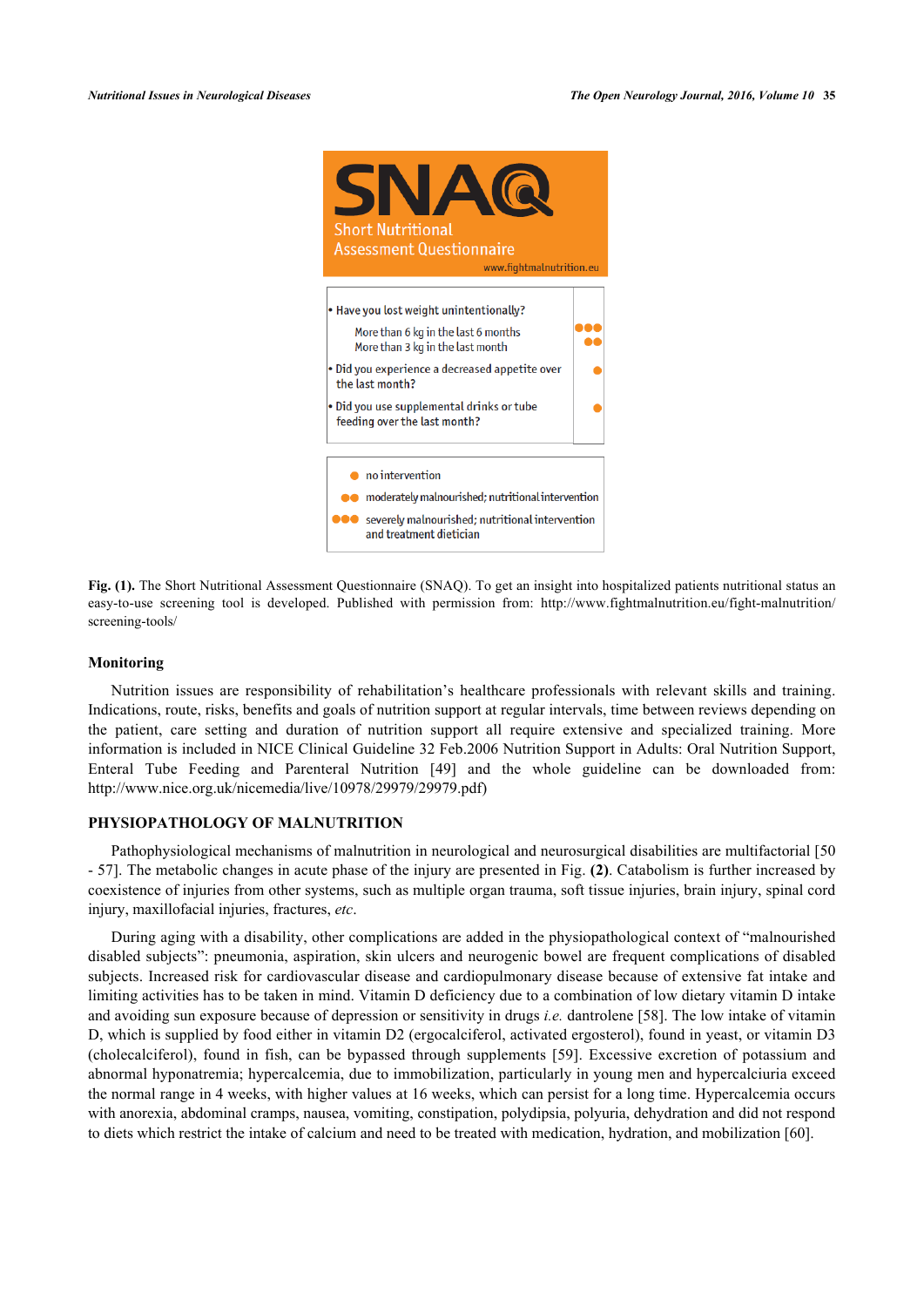

**Fig. (2).** Metabolic changes in acute Neurotrauma patients leading to Malnutrition: There is a dramatic increase (see blue arrows) in energy expenditure, endogenous protein catabolism and nitrogen excretion after lesion-injury. Primary metabolic changes include an hormonal cataract (see yellow arrows) with elevated catabolic hormonal and cytokine responses in blood serum (*i.e.* cortisol, catecholamines, and glucagon) and peripheral-tissue resistance to endogenous anabolic hormones (*i.e.* insulin and insulin-like growth factor 1) and increased blood and tissue levels of proinflammatory cytokines (*i.e.* interleukin-1, interleukin-6, interleukin-8, and tumor necrosis factor α), respectively. Glucose intolerance may be caused by hyper metabolic-catabolic stress response, administration of steroids, the parenteral/enteral nutrition, and atrophy as a consequence of aponeurosis which results in gluconeogenesis. Hyperglycemia follows head injury or spinal cord increase the production of lactic acid, which may have the reverse effect on neurological recovery from injury. Unfortunately, increases in glycogenolysis and gluconeogenesis, is enhancing lipolysis, which provides endogenous glucose, amino acids, and free fatty acids (see brown arrows) that are required for cellular and organ function and wound healing but are insufficient to meet metabolic needs due to limited availability for use by peripheral tissues because of insulin resistance and inhibition of lipoprotein lipase (see limited availability in red). Another serious metabolic issue is negative nitrogen balance, due to excessive secretion of nitrogen because of protein use (mainly due to pulmonary infections or urinary tract infractions, and pancreatitis).

# **THE NUTRITIONAL SUPPORT**

Neurological or neurosurgical subjects are frequently either in coma in the early phase of injury or have impaired swallowing ability. For this reason parenteral nutrition (PN) or enteral tube feeding is needed [\[61](#page-8-9), [62](#page-8-10)]. A critically ill intensive care unit (ICU) patient may be an appropriate candidate for PN under certain circumstances: (1) wellnourished prior to admission, but after 7 days of hospitalization, EN has not been feasible or target goal calories have not been met consistently by EN alone, (2) on admission, the patient is malnourished and EN is not feasible. A major surgical procedure is planned, the preoperative assessment indicates that EN is not feasible through the perioperative period, and the patient is malnourished. In ICU patients the use of PN has been associated with increased mortality rates and several other complications including gut mucosal atrophy, overfeeding, hyperglycaemia and an increased risk of infectious complications [[63,](#page-8-11) [64\]](#page-8-12).

<span id="page-4-0"></span>Enteral nutrition (EN) is recommended for patients who are tubed, not able to swallow or to receive adequate diet orally with adequate bowel function and may be categorized in continuous enteral nutrition which is a credible route of nutrition intervention, requiring pump maintenance (Fig. **[3\)](#page-4-0)** and Table **[1](#page-5-0)** which is the initial phase of enteral feeding or single (bolus) injection effected by gravity or syringe, typically applied in rehabilitation patients who are stable [\[3](#page-6-2)].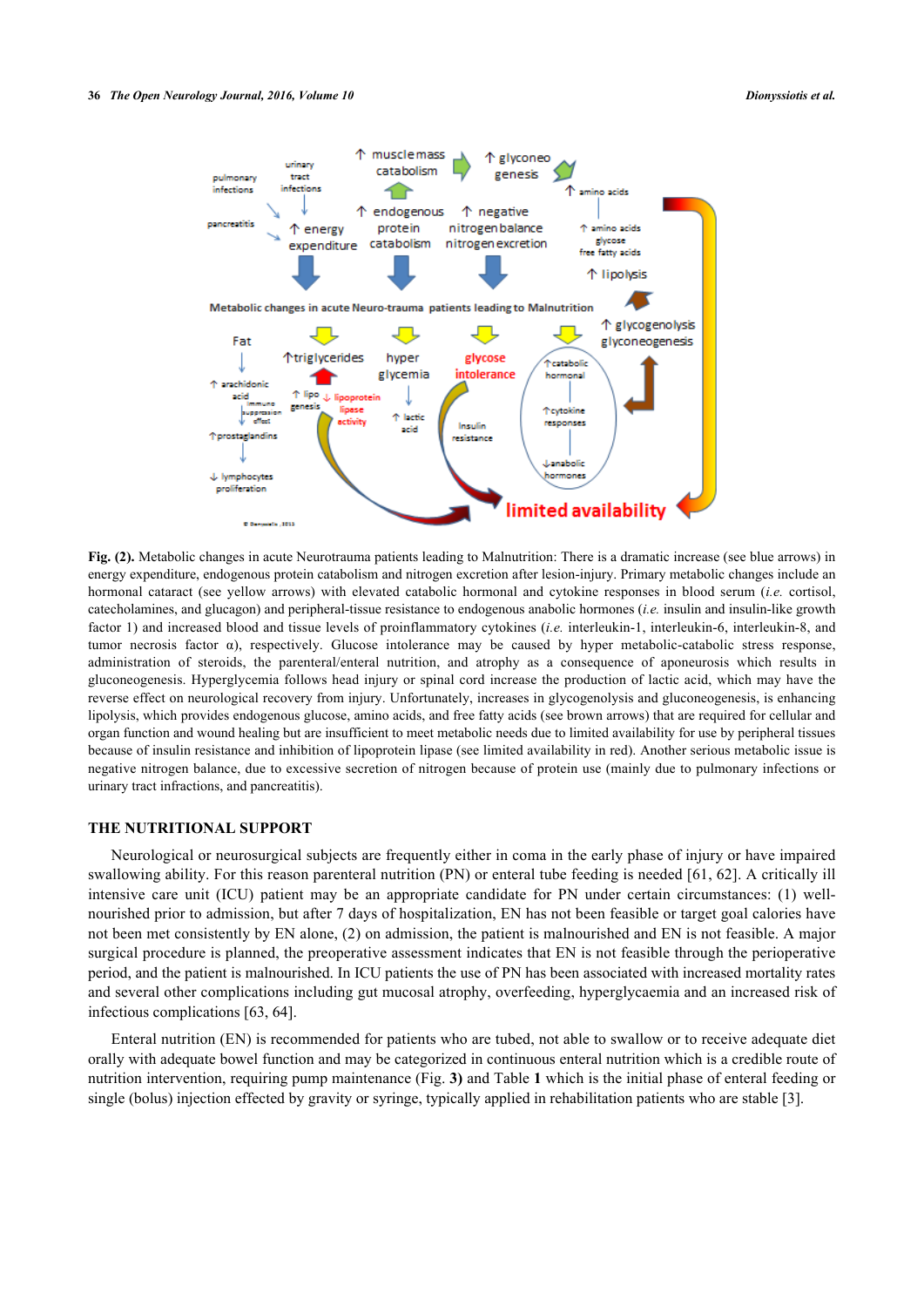

**Fig. (3).** The enteral feeding pump type COMPAT. The system is a relatively simple, lightweight, easy to use for managing all types of enteral feeding. Have an audible and visual alarm that alerts you when each of the following conditions: empty container feeding, low battery, change the dose, or the existence of j free flow out of the system (waste). The memory of the pump retains infusion rate, volume delivered, dose limit even after turning it off. It is designed to provide precision dosing. Figure adapted from Dionyssiotis Y.<sup>3</sup> with permission

#### <span id="page-5-0"></span>**Table 1. Advantages of early nutrition EN in neurological and neurosurgical patients.**

| <b>Early Enteral Nutrition (EN)</b> |                                        |
|-------------------------------------|----------------------------------------|
| Advantages                          | <b>Disadvantages</b>                   |
| Reduces catabolism                  | High gastric residuals                 |
| Reduces complications               | Bacterial colonization of the stomach  |
| Reduces length of stay              | Increased risk of aspiration pneumonia |

On the other side during the acute rehabilitation period oral nutritional therapy is modified compared to normal life. Nutrition *via* assisted feeding with the help from therapists and the use of dietary supplements is often difficult, timeconsuming and demanding (due to multimorbidity and slow responses)[[65,](#page-8-13) [66](#page-8-14)]. The provision of a nutritional supplement is more an adjunctive in order to optimize the nutritional status rather than an alternative solution for increasing poor oral intake. Independency during eating is crucial here and the food itself is not always what causes patient's problems, which could be associated with his functional status. Upper limbs functionality is important: In case patient has a disability of the upper limb, regardless of the diet, the important issue is to achieve independence during feeding. Hearing ability also affects the recruitment of patients, including those who may have an appetite for feeding. Difficulties in chewing food can occur in certain situations, including malposessed dentures, missing teeth, poor oral hygiene, and oral infections [\[3](#page-6-2)]. Another interesting finding already reported in earlier meta-analysis: there is no increased mortality risk with parenteral nutrition! [\[67\]](#page-8-15) A meta-analysis of early EN in "critically ill" surgical patients supported the view that it reduces the incidence of infection but evidence that real outcome is influenced is lacking [[68\]](#page-9-0). Even though the evidence favours enteral nutrition, due to its lower risk of complications and low cost, problems such as alteration of consciousness level and gastric motility abnormalities can delay the beginning of enteral tube feeding, leading to the more frequent use of parenteral nutrition in the first week following the neurological injury [\[69](#page-9-1)].

Placement of a percutaneous endoscopic gastrostomy (PEG) tube should be considered for patients who continue to require enteral feeding beyond 4 weeks [[70,](#page-9-2) [71](#page-9-3)]. Advantages of a PEG compared to a nasogastric feeding tube are twofold: it does not interfere with the swallowing mechanism, especially when oral feeding is initiated during neurological recovery and it can be invisible underneath the clothes. However, the risk of aspiration, is not eliminated with PEG placement [\[72](#page-9-4)].

Deficiencies in zinc and vitamin C have been associated with poor wound healing. Vitamin C deficiencies result in impaired healing because of role of vitamin C in collagen synthesis and fibroblast proliferation, decreased angiogenesis, and increased capillary fragility [\[73](#page-9-5)]. Among several micronutrients Zinc is known to be involved in structural integrity of collagen, and a zinc deficiency causes a significant impairment in wound healing. Zinc is often prescribed to improve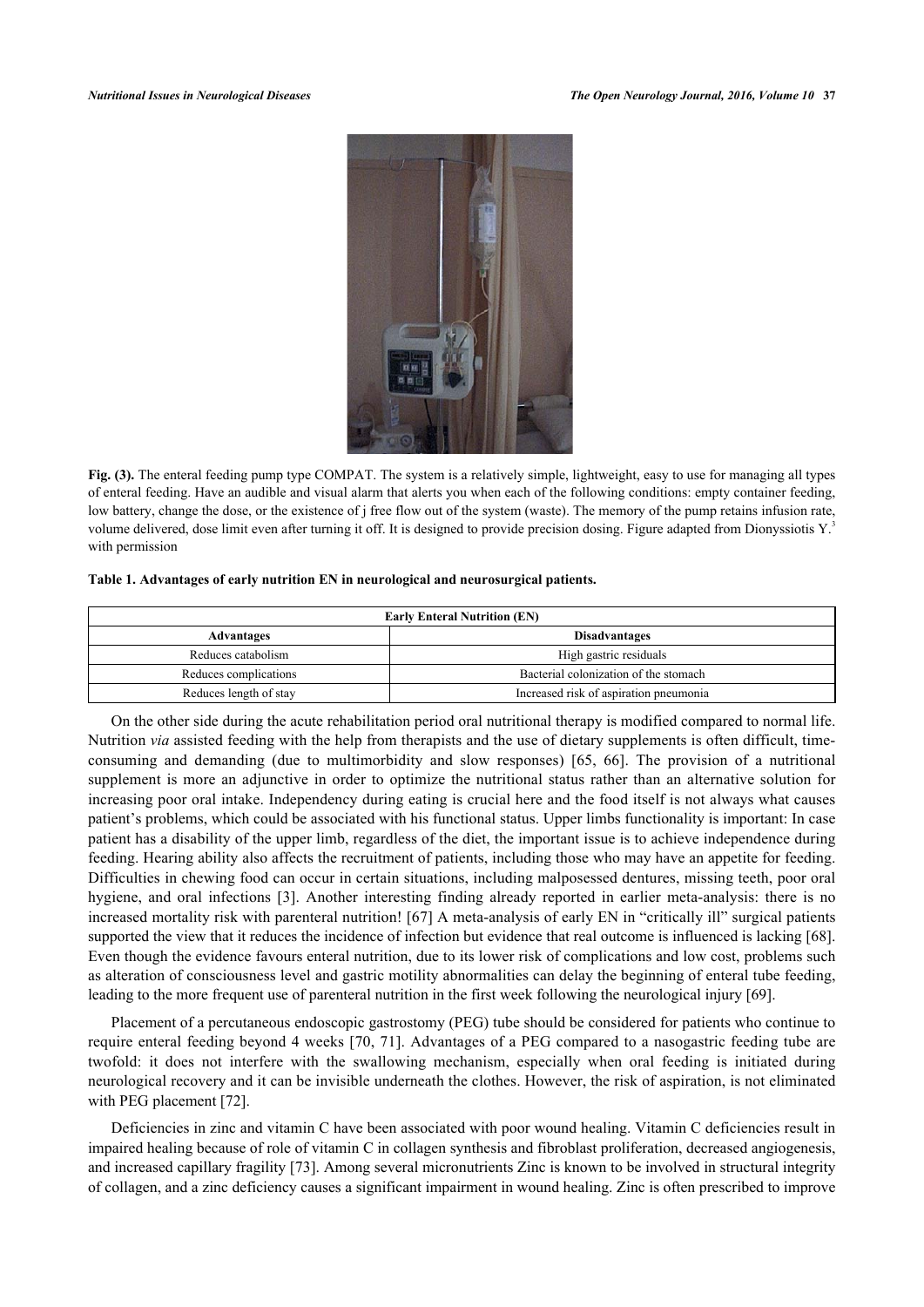stress ulcers[[73](#page-9-5), [74\]](#page-9-6). Moreover, given that the subclinical deficiencies are difficult to show up, the minimum recommended dietary intake is proposed to 60mg [\[75](#page-9-7)].

# **REFERENCES**

- <span id="page-6-0"></span>[1] Roubenoff RA, Borel CO, Hanley DF. Hypermetabolism and hypercatabolism in Guillain-Barré syndrome. JPEN J Parenter Enteral Nutr 1992; 16(5): 464-72. [\[http://dx.doi.org/10.1177/0148607192016005464\]](http://dx.doi.org/10.1177/0148607192016005464) [PMID: [1433782](http://www.ncbi.nlm.nih.gov/pubmed/1433782)]
- <span id="page-6-1"></span>[2] Ghanbari C. Protocols for nutrition support of neuro intensive care unit patients: a guide for residents. Inter J Emerg Inten Care Med 2002; 6: 106-9.
- <span id="page-6-2"></span>[3] Dionyssiotis Y. Dual Energy X-Ray Absorptiometry. Rijeka, Croatia: InTech 2012; pp. 75-94.
- <span id="page-6-3"></span>[4] Yin L, McLennan M, Bellou TF. Overweight in children with intellectual disabilities: No Simple Matter. ICAN: Infant, Child, &. Adolescent Nutrition 2013; 5: 92-6.
- <span id="page-6-4"></span>[5] Dionyssiotis Y. Body composition in multiple sclerosis. Hippokratia 2013; 17(1): 7-11. [PMID: [23935336\]](http://www.ncbi.nlm.nih.gov/pubmed/23935336)
- <span id="page-6-5"></span>[6] Buzby GP, Mullen JL. Nutritional Assessment. Oxford: Blackwell Scientific 1984; pp. 27-82.
- <span id="page-6-6"></span>[7] Young EC, Durant-Jones L. Developing a dysphagia program in an acute care hospital: a needs assessment. Dysphagia 1990; 5(3): 159-65. [\[http://dx.doi.org/10.1007/BF02412640\]](http://dx.doi.org/10.1007/BF02412640) [PMID: [2123428](http://www.ncbi.nlm.nih.gov/pubmed/2123428)]
- <span id="page-6-7"></span>[8] Mifflin MD, St Jeor ST, Hill LA, Scott BJ, Daugherty SA, Koh YO. A new predictive equation for resting energy expenditure in healthy individuals. Am J Clin Nutr 1990; 51(2): 241-7. [PMID: [2305711\]](http://www.ncbi.nlm.nih.gov/pubmed/2305711)
- <span id="page-6-8"></span>[9] Harris JA, Benedict FG. A biometric study of human basal metabolism. Proc Natl Acad Sci USA 1918; 4(12): 370-3. [\[http://dx.doi.org/10.1073/pnas.4.12.370](http://dx.doi.org/10.1073/pnas.4.12.370)] [PMID: [16576330](http://www.ncbi.nlm.nih.gov/pubmed/16576330)]
- <span id="page-6-9"></span>[10] Cerra FB, Benitez MR, Blackburn GL, *et al.* Applied nutrition in ICU patients. A consensus statement of the American College of Chest Physicians. Chest 1997; 111(3): 769-78. [\[http://dx.doi.org/10.1378/chest.111.3.769](http://dx.doi.org/10.1378/chest.111.3.769)] [PMID: [9118718\]](http://www.ncbi.nlm.nih.gov/pubmed/9118718)
- <span id="page-6-10"></span>[11] Faisy C, Guerot E, Diehl JL, Labrousse J, Fagon JY. Assessment of resting energy expenditure in mechanically ventilated patients. Am J Clin Nutr 2003; 78(2): 241-9. [PMID: [12885704\]](http://www.ncbi.nlm.nih.gov/pubmed/12885704)
- <span id="page-6-11"></span>[12] Ireton-Jones CS, Turner WW Jr, Liepa GU, Baxter CR. Equations for the estimation of energy expenditures in patients with burns with special reference to ventilatory status. J Burn Care Rehabil 1992; 13(3): 330-3. [\[http://dx.doi.org/10.1097/00004630-199205000-00005](http://dx.doi.org/10.1097/00004630-199205000-00005)] [PMID: [1618877\]](http://www.ncbi.nlm.nih.gov/pubmed/1618877)
- <span id="page-6-12"></span>[13] Ireton-Jones CS, Turner WW Jr. Actual or ideal body weight: which should be used to predict energy expenditure? J Am Diet Assoc 1991; 91(2): 193-5. [PMID: [1899436\]](http://www.ncbi.nlm.nih.gov/pubmed/1899436)
- <span id="page-6-13"></span>[14] Frankenfield DC, Coleman A, Alam S, Cooney RN. Analysis of estimation methods for resting metabolic rate in critically ill adults. JPEN J Parenter Enteral Nutr 2009; 33(1): 27-36. [\[http://dx.doi.org/10.1177/0148607108322399\]](http://dx.doi.org/10.1177/0148607108322399) [PMID: [19011147](http://www.ncbi.nlm.nih.gov/pubmed/19011147)]
- <span id="page-6-14"></span>[15] Frankenfield D. Validation of an equation for resting metabolic rate in older obese, critically ill patients. JPEN J Parenter Enteral Nutr 2011; 35(2): 264-9. [\[http://dx.doi.org/10.1177/0148607110377903\]](http://dx.doi.org/10.1177/0148607110377903) [PMID: [21378256](http://www.ncbi.nlm.nih.gov/pubmed/21378256)]
- <span id="page-6-15"></span>[16] Frankenfield DC, Ashcraft CM, Galvan DA. Longitudinal prediction of metabolic rate in critically ill patients. JPEN J Parenter Enteral Nutr 2012; 36(6): 700-12. [\[http://dx.doi.org/10.1177/0148607112446702\]](http://dx.doi.org/10.1177/0148607112446702) [PMID: [22577122](http://www.ncbi.nlm.nih.gov/pubmed/22577122)]
- <span id="page-6-16"></span>[17] Hamwi GJ. Diabetes Mellitus: Diagnosis and Treatment. New York: American Diabetes Association 1964; vol. 1: pp. 73-8.
- <span id="page-6-17"></span>[18] Frankenfield D, Hise M, Malone A, Russell M, Gradwell E, Compher C. Evidence Analysis Working Group. Prediction of resting metabolic rate in critically ill adult patients: results of a systematic review of the evidence. J Am Diet Assoc 2007; 107(9): 1552-61. [\[http://dx.doi.org/10.1016/j.jada.2007.06.010](http://dx.doi.org/10.1016/j.jada.2007.06.010)] [PMID: [17761232\]](http://www.ncbi.nlm.nih.gov/pubmed/17761232)
- <span id="page-6-18"></span>[19] Campbell CG, Zander E, Thorland W. Predicted *vs.* measured energy expenditure in critically ill, underweight patients. Nutr Clin Pract 2005; 20(2): 276-80. [\[http://dx.doi.org/10.1177/0115426505020002276\]](http://dx.doi.org/10.1177/0115426505020002276) [PMID: [16207663](http://www.ncbi.nlm.nih.gov/pubmed/16207663)]
- <span id="page-6-19"></span>[20] Alberda C, Snowden L, McCargar L, Gramlich L. Energy requirements in critically ill patients: how close are our estimates? Nutr Clin Pract 2002; 17(1): 38-42. [\[http://dx.doi.org/10.1177/011542650201700138\]](http://dx.doi.org/10.1177/011542650201700138) [PMID: [16214965](http://www.ncbi.nlm.nih.gov/pubmed/16214965)]
- <span id="page-6-20"></span>[21] Ahmad A, Duerksen DR, Munroe S, Bistrian BR. An evaluation of resting energy expenditure in hospitalized, severely underweight patients. Nutrition 1999; 15(5): 384-8. [\[http://dx.doi.org/10.1016/S0899-9007\(99\)00068-4\]](http://dx.doi.org/10.1016/S0899-9007(99)00068-4) [PMID: [10355852](http://www.ncbi.nlm.nih.gov/pubmed/10355852)]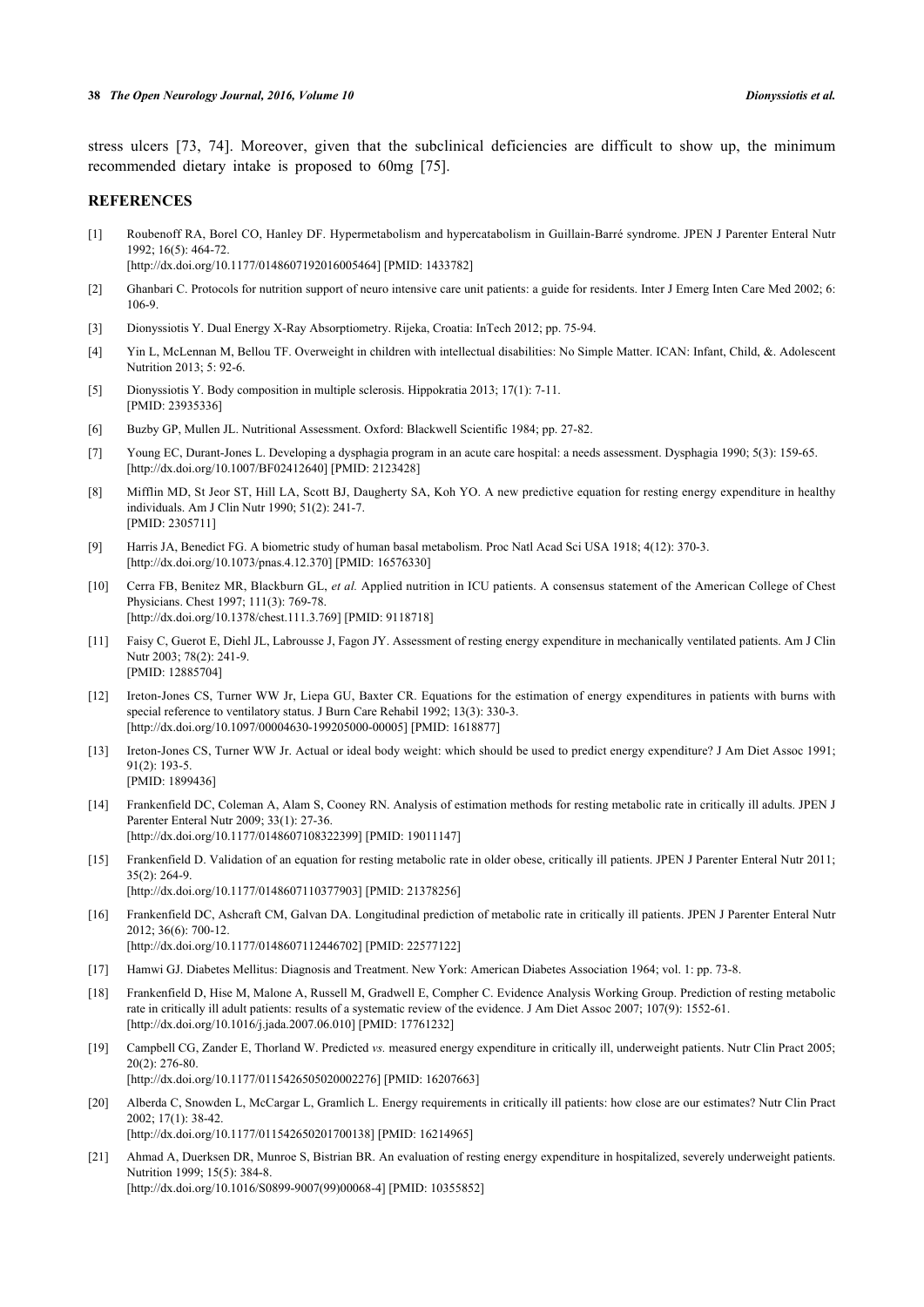- <span id="page-7-0"></span>[22] Amato P, Keating KP, Quercia RA, Karbonic J. Formulaic methods of estimating calorie requirements in mechanically ventilated obese patients: a reappraisal. Nutr Clin Pract 1995; 10(6): 229-32. [\[http://dx.doi.org/10.1177/0115426595010006229\]](http://dx.doi.org/10.1177/0115426595010006229) [PMID: [8700053](http://www.ncbi.nlm.nih.gov/pubmed/8700053)]
- <span id="page-7-1"></span>[23] Dionyssiotis Y, Petropoulou K, Rapidi CA, *et al.* Body composition in paraplegic men. J Clin Densitom 2008; 11(3): 437-43. [\[http://dx.doi.org/10.1016/j.jocd.2008.04.006\]](http://dx.doi.org/10.1016/j.jocd.2008.04.006) [PMID: [18534884](http://www.ncbi.nlm.nih.gov/pubmed/18534884)]
- <span id="page-7-2"></span>[24] Gupta N, White KT, Sandford PR. Body mass index in spinal cord injury - a retrospective study. Spinal Cord 2006; 44(2): 92-4. [\[http://dx.doi.org/10.1038/sj.sc.3101790\]](http://dx.doi.org/10.1038/sj.sc.3101790) [PMID: [16030513](http://www.ncbi.nlm.nih.gov/pubmed/16030513)]
- <span id="page-7-3"></span>[25] Jones LM, Legge M, Goulding A. Healthy body mass index values often underestimate body fat in men with spinal cord injury. Arch Phys Med Rehabil 2003; 84(7): 1068-71. [\[http://dx.doi.org/10.1016/S0003-9993\(03\)00045-5\]](http://dx.doi.org/10.1016/S0003-9993(03)00045-5) [PMID: [12881836](http://www.ncbi.nlm.nih.gov/pubmed/12881836)]
- [26] Buchholz AC, Bugaresti JM. A review of body mass index and waist circumference as markers of obesity and coronary heart disease risk in persons with chronic spinal cord injury. Spinal Cord 2005; 43(9): 513-8. [\[http://dx.doi.org/10.1038/sj.sc.3101744\]](http://dx.doi.org/10.1038/sj.sc.3101744) [PMID: [15824757](http://www.ncbi.nlm.nih.gov/pubmed/15824757)]
- <span id="page-7-4"></span>[27] Laughton GE, Buchholz AC, Martin Ginis KA, Goy RE. SHAPE SCI Research Group. Lowering body mass index cutoffs better identifies obese persons with spinal cord injury. Spinal Cord 2009; 47(10): 757-62. [\[http://dx.doi.org/10.1038/sc.2009.33](http://dx.doi.org/10.1038/sc.2009.33)] [PMID: [19350042](http://www.ncbi.nlm.nih.gov/pubmed/19350042)]
- <span id="page-7-5"></span>[28] Formica CA, Cosman F, Nieves J, Herbert J, Lindsay R. Reduced bone mass and fat-free mass in women with multiple sclerosis: effects of ambulatory status and glucocorticoid Use. Calcif Tissue Int 1997; 61(2): 129-33. [\[http://dx.doi.org/10.1007/s002239900309\]](http://dx.doi.org/10.1007/s002239900309) [PMID: [9236259](http://www.ncbi.nlm.nih.gov/pubmed/9236259)]
- <span id="page-7-6"></span>[29] Stevenson RD, Roberts CD, Vogtle L. The effects of non-nutritional factors on growth in cerebral palsy. Dev Med Child Neurol 1995; 37(2): 124-30. [\[http://dx.doi.org/10.1111/j.1469-8749.1995.tb11981.x\]](http://dx.doi.org/10.1111/j.1469-8749.1995.tb11981.x) [PMID: [7851668](http://www.ncbi.nlm.nih.gov/pubmed/7851668)]
- <span id="page-7-7"></span>[30] Lohman TG, Roche AF, Martorell R. Anthropometric standardization reference manual. Champaign: Human Kinetics Books 1988.
- [31] Slaughter MH, Lohman TG, Boileau RA, *et al.* Skinfold equations for estimation of body fatness in children and youth. Hum Biol 1988; 60(5): 709-23. [PMID: [3224965\]](http://www.ncbi.nlm.nih.gov/pubmed/3224965)
- [32] Frisancho AR. New norms of upper limb fat and muscle areas for assessment of nutritional status. Am J Clin Nutr 1981; 34(11): 2540-5. [PMID: [6975564\]](http://www.ncbi.nlm.nih.gov/pubmed/6975564)
- <span id="page-7-8"></span>[33] Kuperminc MN, Stevenson RD. Growth and nutrition disorders in children with cerebral palsy. Dev Disabil Res Rev 2008; 14(2): 137-46. [\[http://dx.doi.org/10.1002/ddrr.14](http://dx.doi.org/10.1002/ddrr.14)] [PMID: [18646022\]](http://www.ncbi.nlm.nih.gov/pubmed/18646022)
- <span id="page-7-9"></span>[34] Dionyssiotis Y. Malnutrition in spinal cord injury: more than nutritional deficiency. J Clin Med Res 2012; 4(4): 227-36. [PMID: [22870169\]](http://www.ncbi.nlm.nih.gov/pubmed/22870169)
- <span id="page-7-10"></span>[35] Rofes L, Arreola V, Almirall J, et al. Diagnosis and management of oropharyngeal Dysphagia and its nutritional and respiratory complications in the elderly. Gastroenterol Res Pract 2011 2011; 818-979. [\[http://dx.doi.org/10.1155/2011/818979](http://dx.doi.org/10.1155/2011/818979)]
- <span id="page-7-11"></span>[36] Matsuo K, Palmer JB. Anatomy and physiology of feeding and swallowing: normal and abnormal. Phys Med Rehabil Clin N Am 2008; 19(4): 691-707, vii. [\[http://dx.doi.org/10.1016/j.pmr.2008.06.001\]](http://dx.doi.org/10.1016/j.pmr.2008.06.001) [PMID: [18940636](http://www.ncbi.nlm.nih.gov/pubmed/18940636)]
- <span id="page-7-12"></span>[37] Logemann J. Evaluation and treatment of swallowing disorders. 2<sup>nd</sup> ed. Austin, TX: Pro-Ed 2006.
- <span id="page-7-13"></span>[38] Easterling CS, Robbins E. Dementia and dysphagia. Geriatr Nurs 2008; 29(4): 275-85. [\[http://dx.doi.org/10.1016/j.gerinurse.2007.10.015\]](http://dx.doi.org/10.1016/j.gerinurse.2007.10.015) [PMID: [18694703](http://www.ncbi.nlm.nih.gov/pubmed/18694703)]
- <span id="page-7-14"></span>[39] National Collaborating Centre for Chronic Conditions. Stroke: national clinical guideline for diagnosis and initial management of acute stroke and transient ischaemic attack (TIA). London: Royal College of Physicians 2008.
- <span id="page-7-15"></span>[40] Kelly AM, Hydes K, McLaughlin C, Wallace S. Fibreoptic Endoscopic Evaluation of Swallowing (FEES): The role of speech and language therapy. RCSLT Policy Statement 2007.
- <span id="page-7-16"></span>[41] Langmore SE, Schatz K, Olson N. Endoscopic and videofluoroscopic evaluations of swallowing and aspiration. Ann Otol Rhinol Laryngol 1991; 100(8): 678-81.
	- [\[http://dx.doi.org/10.1177/000348949110000815\]](http://dx.doi.org/10.1177/000348949110000815) [PMID: [1872520](http://www.ncbi.nlm.nih.gov/pubmed/1872520)]
- [42] Périé S, Laccourreye L, Flahault A, Hazebroucq V, Chaussade S, St Guily JL. Role of videoendoscopy in assessment of pharyngeal function in oropharyngeal dysphagia: comparison with videofluoroscopy and manometry. Laryngoscope 1998; 108(11 Pt 1): 1712-6. [\[http://dx.doi.org/10.1097/00005537-199811000-00022](http://dx.doi.org/10.1097/00005537-199811000-00022)] [PMID: [9818831\]](http://www.ncbi.nlm.nih.gov/pubmed/9818831)
- [43] Kelly AM, Leslie P, Beale T, Payten C, Drinnan MJ. Fibreoptic endoscopic evaluation of swallowing and videofluoroscopy: does examination type influence perception of pharyngeal residue severity? Clin Otolaryngol 2006; 31(5): 425-32. [\[http://dx.doi.org/10.1111/j.1749-4486.2006.01292.x\]](http://dx.doi.org/10.1111/j.1749-4486.2006.01292.x) [PMID: [17014453](http://www.ncbi.nlm.nih.gov/pubmed/17014453)]
- [44] Kelly AM, Drinnan MJ, Leslie P. Assessing penetration and aspiration: how do videofluoroscopy and fiberoptic endoscopic evaluation of swallowing compare? Laryngoscope 2007; 117(10): 1723-7.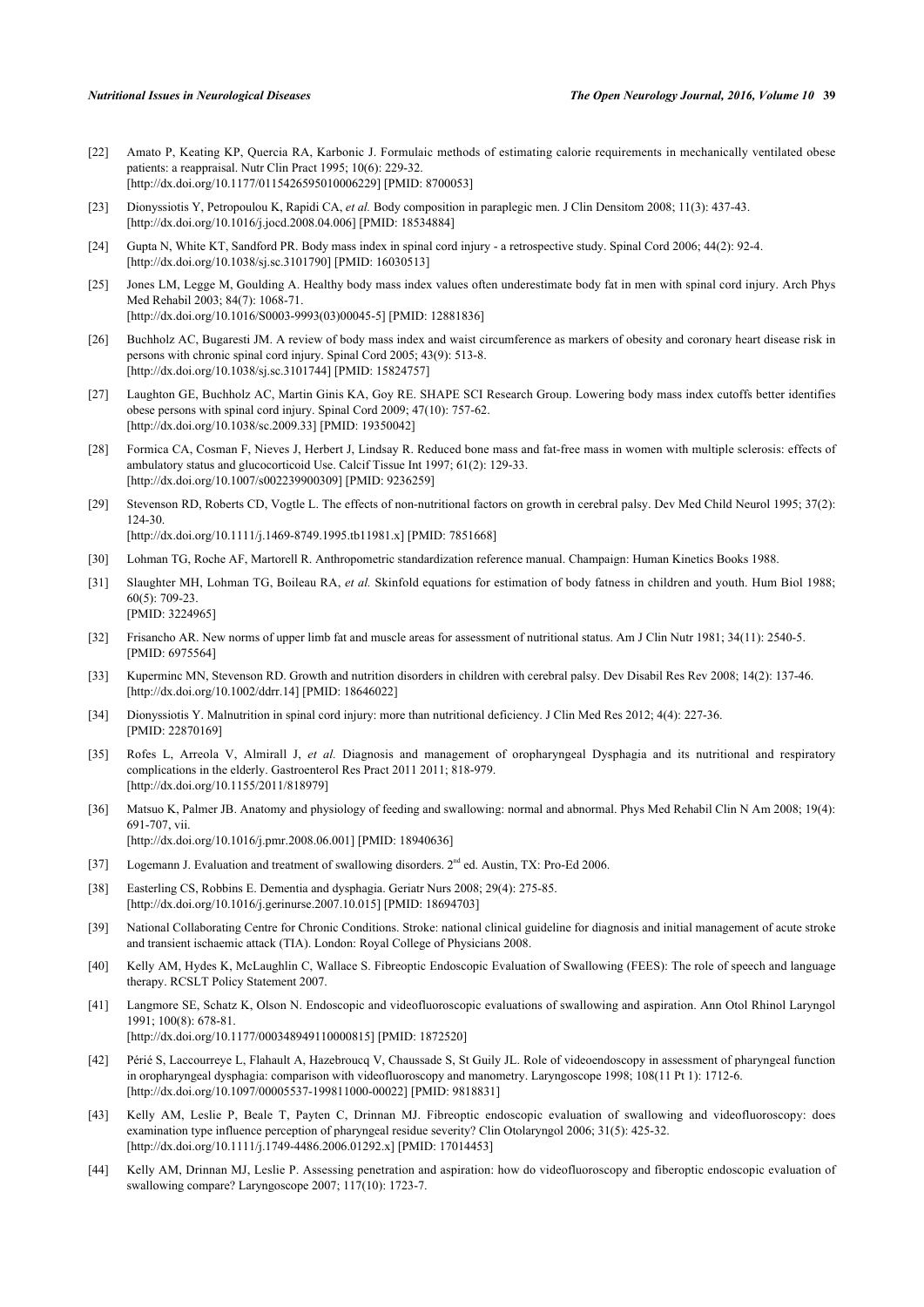#### **40** *The Open Neurology Journal, 2016, Volume 10 Dionyssiotis et al.*

[\[http://dx.doi.org/10.1097/MLG.0b013e318123ee6a\]](http://dx.doi.org/10.1097/MLG.0b013e318123ee6a) [PMID: [17906496](http://www.ncbi.nlm.nih.gov/pubmed/17906496)]

- <span id="page-8-0"></span>[45] Rao N, Brady SL, Chaudhuri G, Donzelli JJ, Wesling MW. Gold-standard? Analysis of the videofluoroscopic and fiberoptic endoscopic swallow examinations. J Appl Res 2003; 3: 89-96.
- <span id="page-8-1"></span>[46] Hertroijs D, Wijnen C, Leistra E, Visser M, van der Heijden E, Kruizenga H. Rehabilitation patients: undernourished and obese? J Rehabil Med 2012; 44(8): 696-701. [\[http://dx.doi.org/10.2340/16501977-0993](http://dx.doi.org/10.2340/16501977-0993)] [PMID: [22729799](http://www.ncbi.nlm.nih.gov/pubmed/22729799)]
- [47] [Set Performance Indicator rehabilitation centers.] Commissie Prestatie-indicatoren Revalidatie Nederland en Nederlands Vereniging van Revalidatieartsen 2011. (in Dutch)
- <span id="page-8-2"></span>[48] Kruizenga HM, Seidell JC, de Vet HC, Wierdsma NJ, van Bokhorst-de van der Schueren MA. Development and validation of a hospital screening tool for malnutrition: the short nutritional assessment questionnaire (SNAQ). Clin Nutr 2005; 24(1): 75-82. [\[http://dx.doi.org/10.1016/j.clnu.2004.07.015\]](http://dx.doi.org/10.1016/j.clnu.2004.07.015) [PMID: [15681104](http://www.ncbi.nlm.nih.gov/pubmed/15681104)]
- <span id="page-8-3"></span>[49] National Collaborating Centre for Acute Care (UK). National Collaborating Centre for Acute Care (UK) Nutrition Support for Adults: Oral Nutrition Support, Enteral Tube Feeding and Parenteral Nutrition. London: National Collaborating Centre for Acute Care (UK) 2006.
- <span id="page-8-4"></span>[50] Kolpek JH, Ott LG, Record KE, *et al.* Comparison of urinary urea nitrogen excretion and measured energy expenditure in spinal cord injury and nonsteroid-treated severe head trauma patients. JPEN J Parenter Enteral Nutr 1989; 13(3): 277-80. [\[http://dx.doi.org/10.1177/0148607189013003277\]](http://dx.doi.org/10.1177/0148607189013003277) [PMID: [2761068](http://www.ncbi.nlm.nih.gov/pubmed/2761068)]
- [51] Claus-Walker J, Halstead LS. Metabolic and endocrine changes in spinal cord injury: IV. Compounded neurologic dysfunctions. Arch Phys Med Rehabil 1982; 63(12): 632-8. [PMID: [7149949\]](http://www.ncbi.nlm.nih.gov/pubmed/7149949)
- [52] Wilmore DW. Catabolic illness. Strategies for enhancing recovery. N Engl J Med 1991; 325(10): 695-702. [\[http://dx.doi.org/10.1056/NEJM199109053251005\]](http://dx.doi.org/10.1056/NEJM199109053251005) [PMID: [1908058](http://www.ncbi.nlm.nih.gov/pubmed/1908058)]
- [53] Burnham EL, Moss M, Ziegler TR. Myopathies in critical illness: characterization and nutritional aspects. J Nutr 2005; 135(7): 1818S-23. [PMID: [15987872\]](http://www.ncbi.nlm.nih.gov/pubmed/15987872)
- [54] Bongers T, Griffiths RD, McArdle A. Exogenous glutamine: the clinical evidence. Crit Care Med 2007; 35(9)(Suppl.): S545-52. [\[http://dx.doi.org/10.1097/01.CCM.0000279193.23737.06\]](http://dx.doi.org/10.1097/01.CCM.0000279193.23737.06) [PMID: [17713407](http://www.ncbi.nlm.nih.gov/pubmed/17713407)]
- [55] Cree MG, Wolfe RR. Postburn trauma insulin resistance and fat metabolism. Am J Physiol Endocrinol Metab 2008; 294(1): E1-9. [\[http://dx.doi.org/10.1152/ajpendo.00562.2007](http://dx.doi.org/10.1152/ajpendo.00562.2007)] [PMID: [17957035\]](http://www.ncbi.nlm.nih.gov/pubmed/17957035)
- [56] Thibault-Halman G, Casha S, Singer S, Christie S. Acute management of nutritional demands after spinal cord injury. J Neurotrauma 2011; 28(8): 1497-507. [\[http://dx.doi.org/10.1089/neu.2009.1155](http://dx.doi.org/10.1089/neu.2009.1155)] [PMID: [20373845\]](http://www.ncbi.nlm.nih.gov/pubmed/20373845)
- <span id="page-8-5"></span>[57] Robertson CS, Grossman RG. Protection against spinal cord ischemia with insulin-induced hypoglycemia. J Neurosurg 1987; 67(5): 739-44. [\[http://dx.doi.org/10.3171/jns.1987.67.5.0739](http://dx.doi.org/10.3171/jns.1987.67.5.0739)] [PMID: [3312514\]](http://www.ncbi.nlm.nih.gov/pubmed/3312514)
- <span id="page-8-6"></span>[58] Bauman WA, Zhong YG, Schwartz E. Vitamin D deficiency in veterans with chronic spinal cord injury. Metabolism 1995; 44(12): 1612-6. [\[http://dx.doi.org/10.1016/0026-0495\(95\)90083-7](http://dx.doi.org/10.1016/0026-0495(95)90083-7)] [PMID: [8786732](http://www.ncbi.nlm.nih.gov/pubmed/8786732)]
- <span id="page-8-7"></span>[59] Dionyssiotis Y. Bone loss and fractures in multiple sclerosis: focus on epidemiologic and physiopathological features. Int J Gen Med 2011; 4: 505-9.
	- [\[http://dx.doi.org/10.2147/IJGM.S22255\]](http://dx.doi.org/10.2147/IJGM.S22255) [PMID: [21845056](http://www.ncbi.nlm.nih.gov/pubmed/21845056)]
- <span id="page-8-8"></span>[60] Peruzzi WT, Shapiro BA, Meyer PR Jr, Krumlovsky F, Seo BW. Hyponatremia in acute spinal cord injury. Crit Care Med 1994; 22(2): 252-8. [\[http://dx.doi.org/10.1097/00003246-199402000-00016](http://dx.doi.org/10.1097/00003246-199402000-00016)] [PMID: [8306684\]](http://www.ncbi.nlm.nih.gov/pubmed/8306684)
- <span id="page-8-9"></span>[61] Endersbe LA. Nutrition support dietetics. Aspen, Maryland: Silver 1989; pp. 107-18.
- <span id="page-8-10"></span>[62] Jacksic T, Blakburn GL. Current therapy in nutrition. Toronto, Philadelphia: BC Decker Inc 1988; pp. 269-78.
- <span id="page-8-11"></span>[63] Heyland DK, Konopad E, Alberda C, Keefe L, Cooper C, Cantwell B. How well do critically ill patients tolerate early, intragastric enteral feeding? Results of a prospective, multicenter trial. Nutr Clin Pract 1999; 14: 23-8. [\[http://dx.doi.org/10.1177/088453369901400105\]](http://dx.doi.org/10.1177/088453369901400105)
- <span id="page-8-12"></span>[64] Rello J, Quintana E, Ausina V, *et al.* Incidence, etiology, and outcome of nosocomial pneumonia in mechanically ventilated patients. Chest 1991; 100(2): 439-44. [\[http://dx.doi.org/10.1378/chest.100.2.439](http://dx.doi.org/10.1378/chest.100.2.439)] [PMID: [1864118\]](http://www.ncbi.nlm.nih.gov/pubmed/1864118)
- <span id="page-8-13"></span>[65] Volkert D, Berner YN, Berry E, *et al.* DGEM (German Society for Nutritional Medicine); ESPEN (European Society for Parenteral and Enteral Nutrition). ESPEN Guidelines on Enteral Nutrition: Geriatrics. Clin Nutr 2006; 25(2): 330-60. [\[http://dx.doi.org/10.1016/j.clnu.2006.01.012\]](http://dx.doi.org/10.1016/j.clnu.2006.01.012) [PMID: [16735082](http://www.ncbi.nlm.nih.gov/pubmed/16735082)]
- <span id="page-8-14"></span>[66] Milne AC, Potter J, Avenell A. Protein and energy supplementation in elderly people at risk from malnutrition. Cochrane Database Syst Rev 2005; (1): [\[http://dx.doi.org/10.1002/14651858.CD003288.pub2\]](http://dx.doi.org/10.1002/14651858.CD003288.pub2)
- <span id="page-8-15"></span>[67] Simpson F, Doig GS. Parenteral *vs.* enteral nutrition in the critically ill patient: a meta-analysis of trials using the intention to treat principle. Intensive Care Med 2005; 31(1): 12-23. [\[http://dx.doi.org/10.1007/s00134-004-2511-2\]](http://dx.doi.org/10.1007/s00134-004-2511-2) [PMID: [15592814](http://www.ncbi.nlm.nih.gov/pubmed/15592814)]